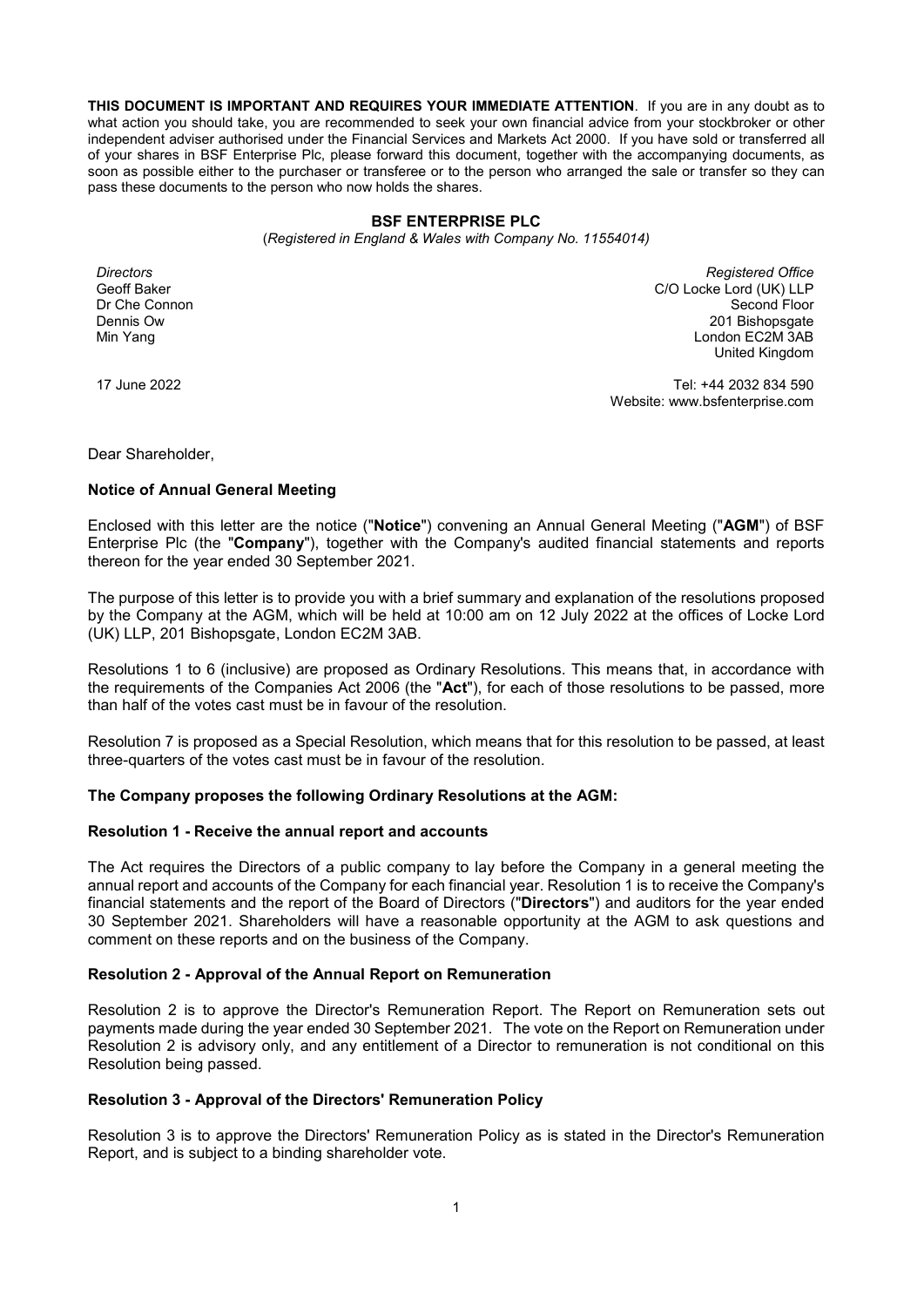# **Resolution 4 - Re-appointment of Auditor**

Resolution 4 is to re-appoint PKF Littlejohn LLP as auditors of the Company to hold office from the conclusion of the AGM to the conclusion of the next annual general meeting at which accounts are laid before the Company at a remuneration level to be determined by the Directors.

# **Resolutions 5 and 6 - Re-election of Directors**

Resolutions 5 and 6 relate to the re-election of the Directors of the Company. Under the Articles of Association of the Company, those Directors that have been appointed by the Board since the previous annual general meeting shall retire from office but shall be eligible for re-appointment. For this reason, each of Dr Che Connon and Dennis Ow is required to retire from office but is eligible for re-election. All such Directors have indicated their willingness to offer themselves for re-election. The re-election of each Director is subject to separate resolutions, which are not inter-conditional. Biographical details of each Director standing for re-election can be found on the Company's website www.bsfenterprise.com.

# **The Company is also proposing the following Special Resolution at the AGM:**

# **Resolution 7 - Notice period for General Meetings other than Annual General Meetings**

The Articles allow the Company to call general meetings other than an annual general meeting on 14 clear days' notice without obtaining Shareholder approval. The notice period required under the Act for general meetings of the Company is 21 days. The Act allows Shareholders to approve a shorter notice period, which cannot be less than 14 clear days. Therefore, in order to preserve its ability to call general meetings on 14 clear days' notice, Resolution 7 seeks such Shareholder approval.

It is intended that the shorter notice period would not be used as a matter of routine for such meetings but only where the flexibility is merited by the business of the meeting and is thought to be in the interests of Shareholders as a whole. If given, the approval will be effective until the Company's next annual general meeting, when it is intended that a similar resolution will be proposed.

# **Action to be taken by Shareholders**

If you would like to come to the AGM to vote on the resolutions, to facilitate registration on the day, please notify the Company Secretary by writing to the registered office address confirming your attendance or by email to geoffbaker@asfgroupltd.com.

If you do not intend to be present at the AGM, please complete, sign and return the Form of Proxy in accordance with the instructions printed on it as soon as possible and, in any event, so as to be received not later than 10:00 am on 8 July 2022, being 48 hours (not counting any part of a day that is not a working day) before the time appointed for the holding of the AGM.

If you hold shares in CREST, you may appoint a proxy by completing and transmitting a CREST Proxy Instruction to Share Registrars Limited (ID 7RA36), so that it is received no later than 10:00 am on 8 July 2022.

In order that the voting preferences of all shareholders may be taken into account, the Company will conduct a poll vote on all resolutions put to the AGM. Shareholders are requested to therefore submit their votes in respect of the business to be discussed, electronically or by post in advance, as set out in the Notice of Meeting. Votes should be submitted via proxy as early as possible.

In the case of non-registered Shareholders who receive these materials through their broker or other intermediary, the Shareholder should complete and send a letter of direction in accordance with the instructions provided by their broker or other intermediary.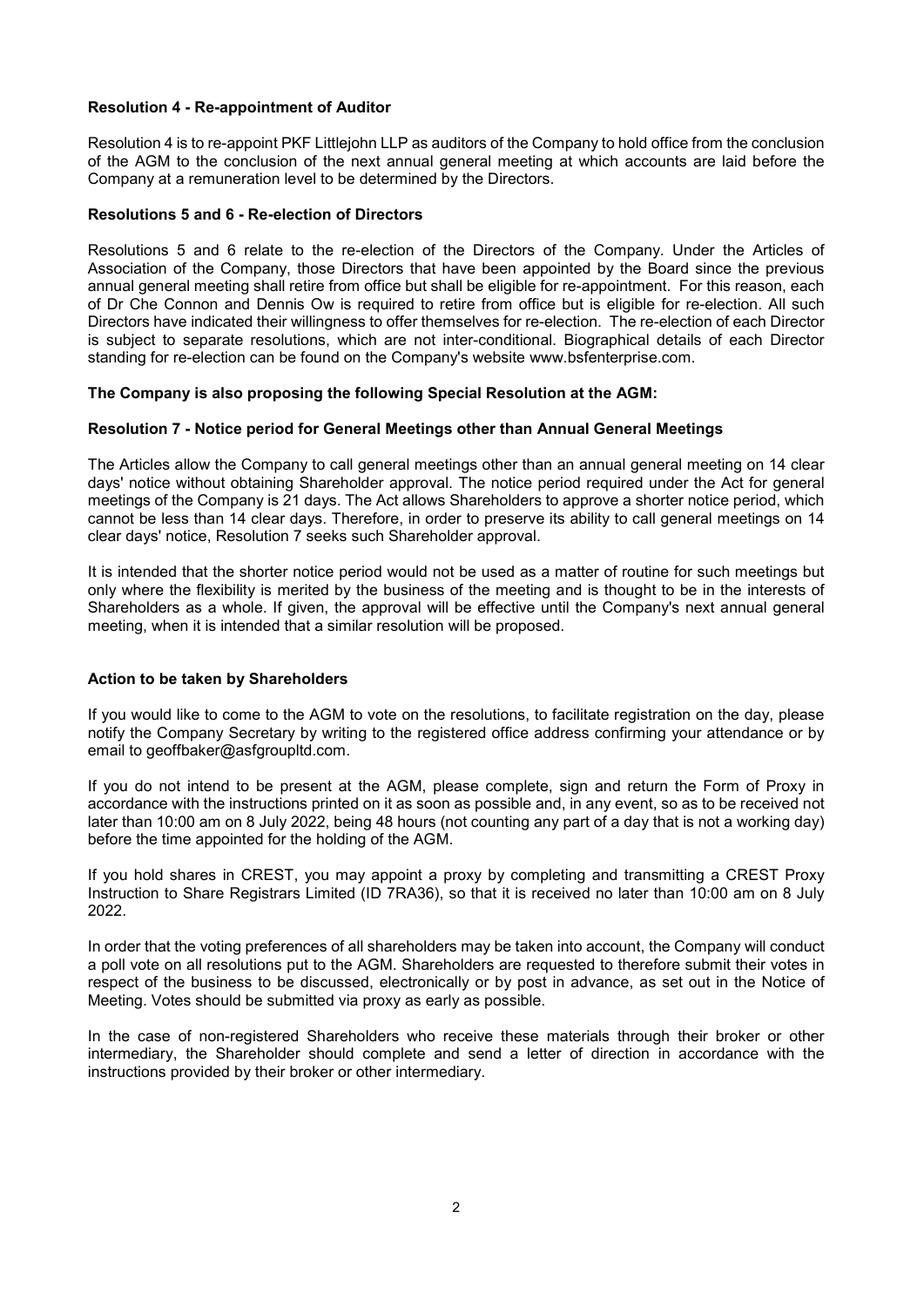# **Recommendation**

Your Board is of the opinion that all the proposals to be considered at the AGM are in the best interests of the Company and its Shareholders as a whole and recommends that you vote in favour of the Resolutions to be proposed at the AGM.

Yours faithfully,

**Geoff Baker Company Secretary**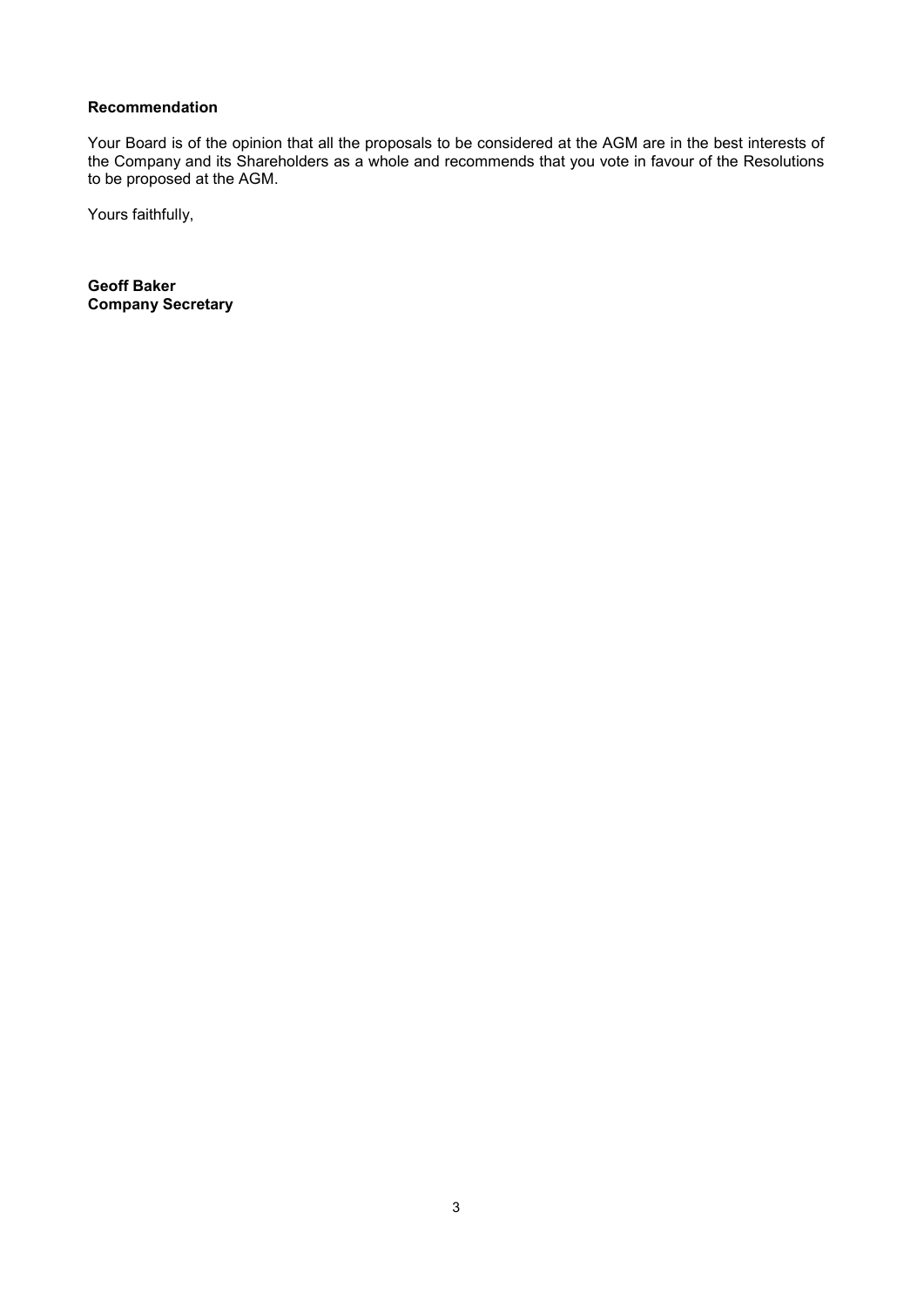# **BSF ENTERPRISE PLC**

(*Incorporated in England & Wales with Company No. 11554014)*

# **NOTICE OF ANNUAL GENERAL MEETING**

Notice is hereby given that the annual general meeting of BSF Enterprise Plc (the "**Company**") will be held at 10:00 am on 12 July 2022 at the offices of Locke Lord (UK) LLP, 201 Bishopsgate, London EC2M 3AB for the following purposes:

To consider and, if thought fit, pass Resolutions 1 to 6 which will be proposed as Ordinary Resolutions, and Resolution 7 which will be proposed as a Special Resolution:

## **Ordinary Resolutions**

- **1.** To receive the Company's financial statements and the report of the board of directors ("**Directors**") and auditors for the year ended 30 September 2021.
- **2.** To approve the Directors' Remuneration Report (excluding the Directors' Remuneration Policy) for the year ended 30 September 2021.
- **3.** To approve the Directors' Remuneration Policy, as set out in the Directors' Remuneration Report for the year ended 30 September 2021.
- **4.** To re-appoint PKF Littlejohn LLP as auditors of the Company to hold office from the conclusion of the meeting to the conclusion of the next meeting at which accounts are laid before the Company at a remuneration to be determined by the Directors.
- **5.** To re-elect Dr Che Connon as a Director of the Company.
- **6.** To re-elect Dennis Ow as a Director of the Company.

## **Special Resolution**

**7.** THAT, subject to the Articles of Association of the Company as in force from time to time, a general meeting other than an annual general meeting may be called on not less than 14 clear days' notice.

# **BY ORDER OF THE BOARD OF DIRECTORS**

Geoff Baker Company Secretary

17 June 2022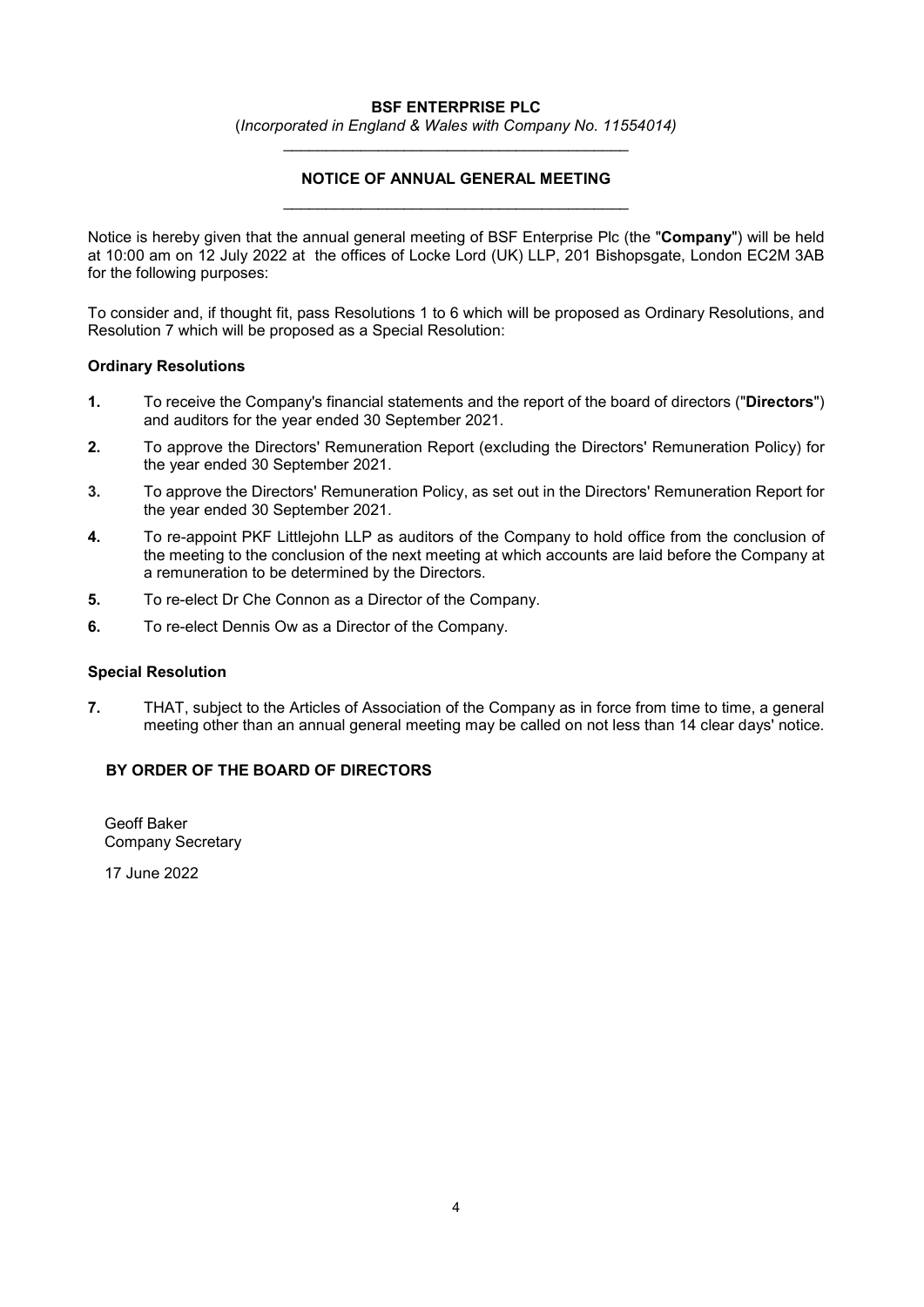### **Notes:**

### **Entitlement to attend and vote**

1. The right to attend and vote at the meeting is determined by reference to the Company's register of members. Only a member entered in the register of members at 10:00 am on 8 July 2022 (or, if this meeting is adjourned, in the register of members at close of business on the day two days prior to the adjourned meeting) is entitled to attend and vote at the meeting and a member may vote in respect of the number of Ordinary Shares registered in the member's name at that time. Changes to the entries in the register of members after that time shall be disregarded in determining the rights of any person to attend and vote at the meeting.

## **Proxies**

- 2. As a member of the Company you are entitled to appoint a proxy to exercise all or any of your rights to attend, speak and vote at a general meeting of the Company and you should have received a proxy form with this notice of meeting. You can only appoint a proxy using the procedures set out in these notes and the notes set out in the proxy form.
- 3. Appointment of a proxy does not preclude you from attending the meeting and voting in person. If you have appointed a proxy and attend the meeting in person, your proxy appointment will automatically be terminated.
- 4. A proxy does not need to be a member of the Company but must attend the meeting to represent you. To appoint as your proxy a person other than the Chairman of the meeting, insert their full name in the space provided in the proxy form. If you sign and return the proxy form with no name inserted in the box, the Chairman of the meeting will be deemed to be your proxy. Where you appoint as your proxy someone other than the Chairman, you are responsible for ensuring that they attend the meeting and are aware of your voting intentions. If you wish your proxy to make any comments on your behalf, you will need to appoint someone other than the Chairman and give them the relevant instructions directly.
- 5. You may appoint more than one proxy provided each proxy is appointed to exercise rights attached to different shares. You may not appoint more than one proxy to exercise rights attached to any one share. To appoint more than one proxy, you will need to complete a separate proxy form in relation to each appointment. Additional proxy forms may be obtained by contacting the Company's registrar at Share Registrars Limited, 3 The Millennium Centre, Crosby Way, Farnham, Surrey, GU9 7XX; Tel 01252 821390. Calls are charged at the standard rate. If you are outside the United Kingdom, please call +44 1252 821390.
- 6. If you submit more than one valid proxy appointment, the appointment received last before the latest time for the receipt of proxies will take precedence.
- 7. Any power of attorney or any other authority under which the proxy form is signed (or a duly certified copy of such power or authority) must be included with the proxy form.
- 8. To be valid for the meeting, a form of proxy should be completed, signed and lodged (together with any power of authority or any other authority under which it is signed or a duly certified copy of such power of authority) with the Company's registrar:
	- by logging on to www.shareregistrars.uk.com, clicking on the "Proxy Vote" button and then following the onscreen instructions;
	- by post or by hand to Share Registrars Limited, 3 The Millennium Centre, Crosby Way, Farnham, Surrey GU9 7XX using the proxy form accompanying this notice;
	- in the case of CREST members, by utilising the CREST electronic proxy appointment service in accordance with the procedures set out in notes 13-16 below

In order for a proxy appointment to be valid the proxy must be received by Share Registrars Limited by 10:00am on 8 July 2022.

- 9. To direct your proxy how to vote on the resolutions mark the appropriate box on the proxy form with an 'X' To abstain from voting on a resolution, mark the box "vote withheld". A "vote withheld" is not a vote in law which means that the vote will not be counted in the calculation of votes "for" and "against" the resolution. Marking "Discretionary", or failing to mark any box against a resolution, will mean your proxy can vote as he or she wishes or can decide not to vote at all.
- 10. The Chairman of the meeting shall act as a proxy unless another proxy is desired, in which case, insert full name of your proxy in the space provided in the proxy form. A proxy will act in his/her discretion in relation to any business, other than that above, at the meeting (including any resolution to amend a resolution or to adjourn the meeting).
- 11. In the case of a corporation, the proxy form must be executed under its common seal or signed on its behalf by an attorney or officer of the corporation.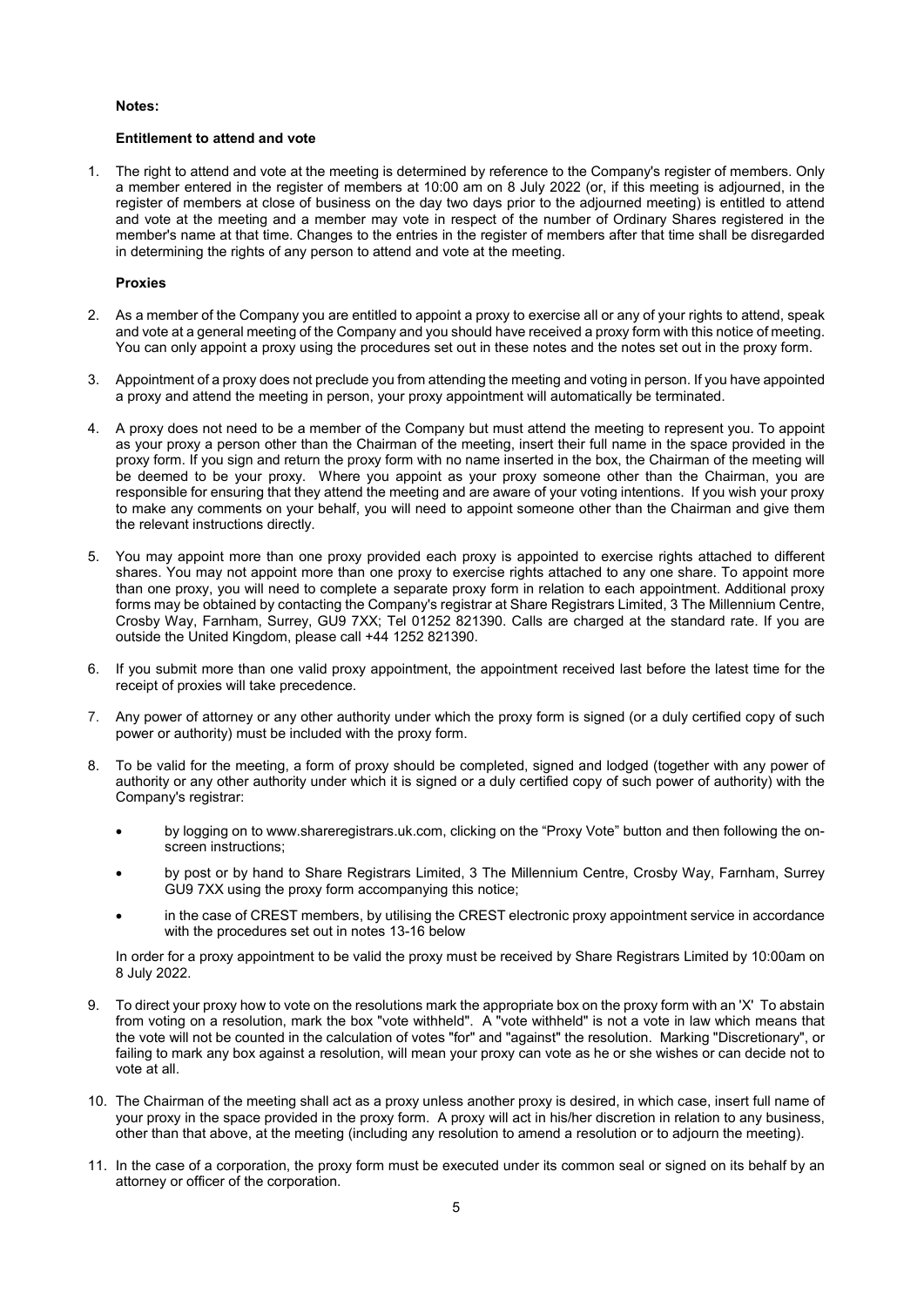12. In the case of joint holders, the vote of the senior holder shall be accepted to the exclusion of the votes of other joint holders. For this purpose, seniority shall be determined by the order in which the names of such holders stand in the register of members in respect of the joint holding.

### **Appointment of proxy using CREST electronic proxy appointment service**

- 13. CREST members who wish to appoint a proxy or proxies by utilising the CREST electronic proxy appointment service may do so for the Annual General Meeting and any adjournment(s) thereof by utilising the procedures described in the CREST Manual. CREST personal members or other CREST sponsored members, and those CREST members who have appointed (a) voting service provider(s), should refer to their CREST sponsor or voting service provider(s), who will be able to take the appropriate action on their behalf.
- 14. In order for a proxy appointment made by means of CREST to be valid, the appropriate CREST message (a "CREST Proxy Instruction") must be properly authenticated in accordance with Euroclear UK & International's specifications and must contain the information required for such instructions, as described in the CREST Manual. The message must be transmitted so as to be received by the issuer's agent, Share Registrars Limited (ID 7RA36), by 10.00 a.m. on 8 July 2022. For this purpose, the time of receipt will be taken to be the time (as determined by the timestamp applied to the message by the CREST Applications Host) from which the issuer's agent is able to retrieve the message by enquiry to CREST in the manner prescribed by CREST.
- 15. CREST members and, where applicable, their CREST sponsors or voting service providers should note that Euroclear UK & International does not make available special procedures in CREST for any particular messages. Normal system timings and limitations will therefore apply in relation to the input of CREST Proxy Instructions. It is the responsibility of the CREST member concerned to take (or, if the CREST member is a CREST personal member or sponsored member or has appointed (a) voting service provider(s), to procure that his CREST sponsor or voting service provider(s) take(s)) such action as shall be necessary to ensure that a message is transmitted by means of the CREST system by any particular time. In this connection, CREST members and, where applicable, their CREST sponsors or voting service providers are referred, in particular, to those sections of the CREST Manual concerning practical limitations of the CREST system and timings.
- 16. The Company may treat as invalid a CREST Proxy Instruction in the circumstances set out in regulation 35(5)(a) of the Uncertificated Securities Regulations 2001.

#### **Corporate representatives**

17. A corporation which is a member can appoint one or more corporate representatives who may exercise, on its behalf, all its powers as a member provided that no more than one corporate representative exercises powers over the same share.

#### **Nominated persons**

- 18. Any person to whom this notice is sent who is a person nominated under section 146 of the Companies Act 2006 to enjoy information rights (a "**Nominated Person**") may have a right under an agreement between him and the shareholder by whom he was nominated, to be appointed (or to have someone else appointed) as a proxy for the meeting. If a Nominated Person has no such proxy appointment right or does not wish to exercise it, he may, under any such agreement, have a right to give instructions to the member as to the exercise of voting rights.
- 19. The statement of the rights of members in relation to the appointment of proxies as stated above does not apply to Nominated Persons. The rights described in that paragraph can only be exercised by members of the Company.

#### **Issued Share Capital and Total Voting Rights**

- 20. As at 16 June 2022, which is the latest practicable date prior to the publication of this notice, the Company's issued share capital comprised 85,783,409 ordinary shares of £0.01 each. Each ordinary share carries the right to one vote at a general meeting of the Company. The Company does not hold any shares in treasury. Therefore, the total number of voting rights in the Company as at 16 June 2022 is 85,783,409. Of the ordinary shares in issue, 7,798,491 shares have been issued as restricted shares under the Company's Restricted Share Plan or under agreements containing equivalent terms, are subject to voting restrictions and cannot be voted at the meeting.
- 21. The Company's website will include information on the number of shares and voting rights.

#### **Members' requests under Section 527 of the Companies Act 2006**

22. Under section 527 of the Companies Act 2006 members meeting the threshold requirements set out in that section have the right to require the Company to publish a statement on a website setting out any matter relating to: (i) the audit of the Company's accounts (including the auditor's report and the conduct of the audit) that are to be laid before the annual general meeting; or (ii) any circumstance connected with an auditor of the Company ceasing to hold